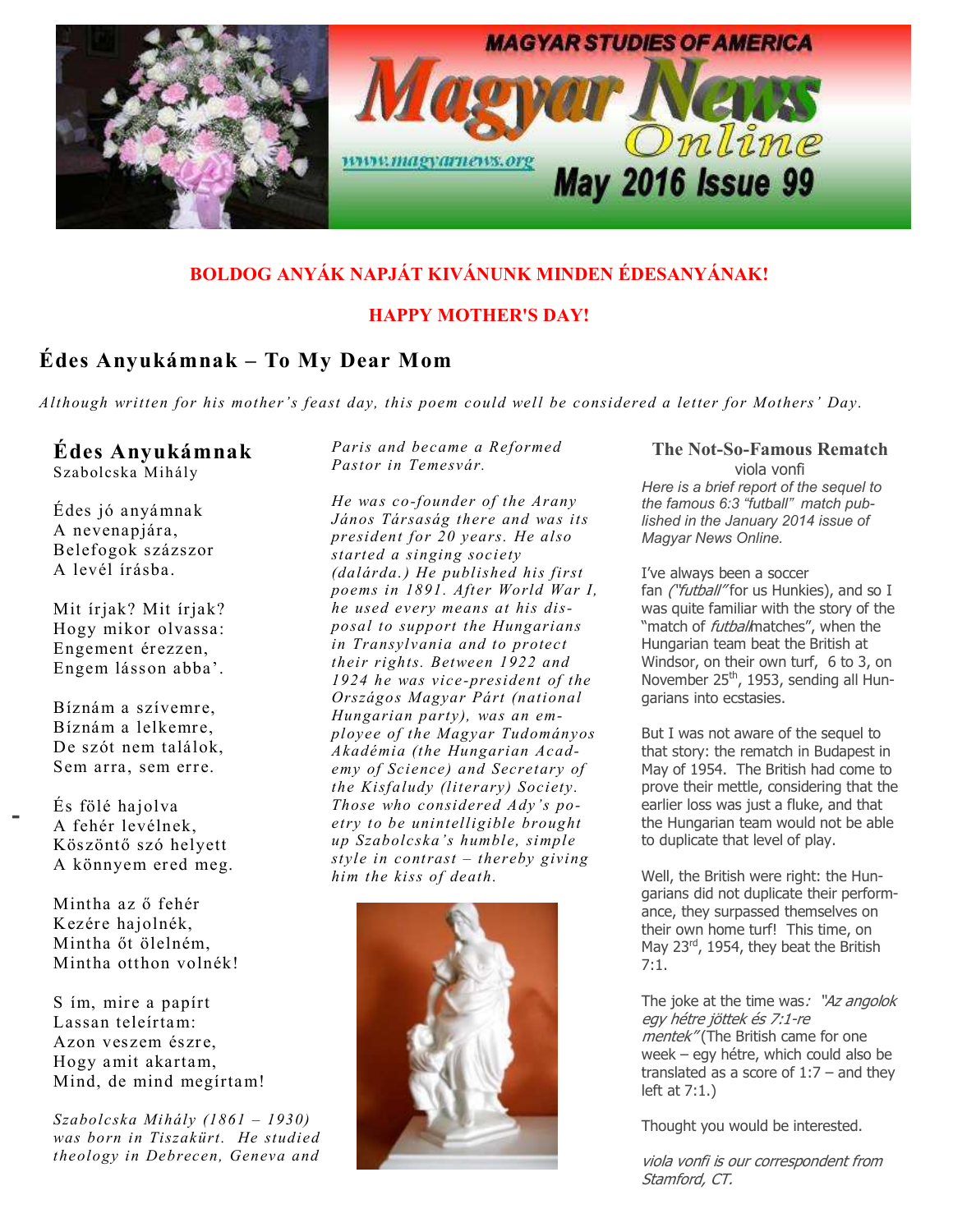# Széchenyi and the Hungarian Academy of Sciences

Erika Papp Faber

In this  $225<sup>th</sup>$  anniversary year of the birth of Count Széchenyi István, we present the fifth of our series on his life and contributions to Hungary. Without his generosity, the Hungarian Academy of Sciences might not have been established as soon as it was. It celebrated its  $150<sup>th</sup>$  anniversary last year.

The idea of a Hungarian academy of sciences was first broached at the Diet ence; philosophy; history; mathemat-(országgyülés - national assembly) of 1791, but it came to fruition only 34 years later. On November 3<sup>rd</sup>, at the

Diet of 1825 (dubbed the "reform Diet"), the idea was brought up once again by Máriássy István, representative of Gömör County. Following it, the speech given by opposition leader Felsőbüki Nagy Pál had especially great impact, as he attacked the Hungarian magnates for neglecting the interests of the nation and of the Hungarian language.

Inspired by that speech, Széchenyi István, who was not a delegate, asked permission to speak. In a few words, he pledged one year's income from his estates, amounting to 60,000 forints, for the establishment of "an institute for the cultivation of the Hungarian language".

Yet he was not simply carried away by the enthusiasm of the moment. Earlier, Széchenyi had broken fresh ground when he delivered his maiden speech in the Upper House in Hungarian, instead of the customary Latin. And even though he carried on most of his correspondence with his wife and with his son Béla in German, he was a firm proponent of the use of the Hungarian language.

His example stirred a number of oth-

ers, including several other large landowners, to pledge similarly considerable sums – Count Károlyi György, 40,000 forints; Count Andrássy György, 10,000; Váy Ábrahám, 8,000. Palatine József nádor (the highest administrative dignitary of Hungary before 1848) also donated 10,000 forints to the worthy cause.

In 1827, the king gave his approval, and the establishment of the Hungarian Academy of Sciences – Magyar Tudományos Akadémia – was confirmed by law.

Originally, the by-laws established six departments: those of linguistic sciics; natural sciences; and legal science. In 1869, these six were merged into three departments: linguistics and

Internationally outstanding scientists without any Hungarian connections may be chosen to become Honorary Members.

Current regulations stipulate that the number of Corresponding and Regular Members under 70 years of age, living in Hungary, be limited to 200.

In 1858, Baron Sina Simon made a donation of 80,000 forints for the erection of a headquarters building for the Academy. Following a long debate about the style of the building, the design of the Prussian architect Friedrich August Stüler was eventually accepted. He had submitted a design in the Venetian neo-Renaissance style, to be built along the Danube on the Pest side. The palace was completed after Stüler's death, under the

> direction of Szkalnitzky Antal and Ybl Miklós, 40 years after Széchenyi made his generous offer.

One of the main purposes of the building was to house the sizeable Eszterházy collection of valuable paintings. They were there until 1905 when, combined with art from other collections, they were transferred to the newly completed Museum of Fine Arts.



Széchenyi pledges one year's income for the Hungarian Academy of Sciences

liberal arts; history, philosophy and social sciences; and mathematics and natural sciences. From the 1870s on, the Academy became the center of the nation's scholarly life.

Membership rules changed a number of times since the foundation of the Academy. Presently, Corresponding Members may be chosen from scientists or scholars of outstanding achievement. To become a Regular Member, a Corresponding Member must have made significant additional contributions to his field. Extern Members may be those scientists living abroad who are not Hungarian citizens but claim to be Hungarian and maintain close ties to the Hungarian scientific community.

The Academy took up only part of the property; a 5-story apartment building was constructed behind it, to provide funds

for its maintenance. Today, it houses the Academy's library.

The Academy was particularly suited to the establishment of memorial rooms, dedicated to prominent individuals. It also accepted unusual and unique collections, such as a collection of Goethe's works assembled over 48 years by the attorney Elischer Boldizsár. Mementos of Széchenyi István donated by his son Béla in 1897 were also housed there.

The by-laws specified that a portrait of each member should be hung in the halls of the Academy. So the building has become a virtual pantheon of famous Hungarians of the past century and a half.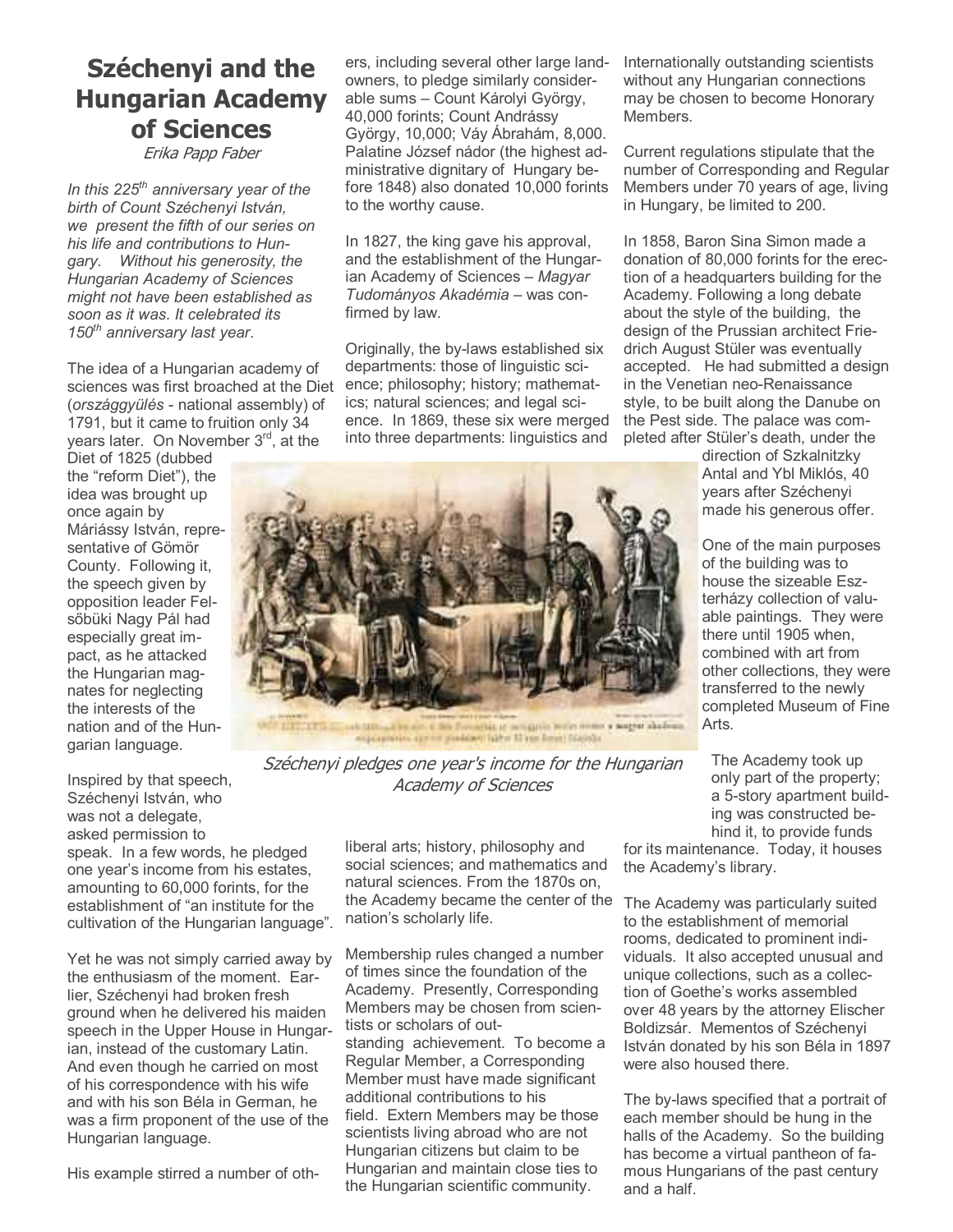Today, the Academy (known by its initials MTA) has 11 sections :

- Linguistics and Literary Scholarship
- Philosophy and Historical Sciences
- Mathematics
- Agricultural Sciences
- Medical Sciences
- Engineering Sciences
- Chemical Sciences
- Biological Sciences
- Economics and Law
- Earth Sciences
- Physical Sciences
- •

The Magyar Tudományos Akadémia promotes research through a number of research institutes and the dissemination of scientific findings. It also represents Hungarian science, both at home and abroad – another tribute to the foresight of Count Széchenyi István.

Erika Papp Faber is Editor of Magyar News Online.

#### Collecting Documentation – the Mikes Program EPF

Mikes Kelemen was the scribe of Prince Rákóczi Ferenc II. After the freedom fight of 1703-1711 was defeated, he followed him into exile in Turkey, where he wrote a series of letters to an imaginary aunt. (His "Törökországi levelek" – Letters from Turkey – laid the foundation for the writing of Hungarian prose.)

Mikes is the embodiment of the Hungarian exile. It is therefore fitting that the new government program collecting historic documents held by Hungarians abroad be called by his name.

In 2013, the Hungarian Diaspora Council decided to collect, organize and return to the mother country the documented heritage scattered among Hungarians around the globe. Involved in this wide project are the Országos Széchenyi Könyvtár (similar to the Library of Congress in America), and the Országos Levéltár(National Archives). This endeavor was named the Mikes Program. Purpose of the project is to make available, to everyone in Hungary, documentation that would



Magyar Tudományos Akadémia

otherwise have been lost in the diaspora.

Research librarians and historians were the borders. recruited for the task, and were sent to collection points at Cleveland, OH, and New Brunswick, NJ in the US; at Toronto and Vancouver, in Canada; and at Sydney and Melbourne, in Australia.

Our information was provided by Horváth Réka, a research librarian from Szeged, who was sent to New Brunswick, but collected material from Connecticut as well. It included original documents, sound tapes as well as books and periodicals that were published abroad in Hungarian. Réka told us that she and her colleagues felt a strong sense of responsibility in handling these donated items.

All donors were asked to sign a release form, stating that they would not demand return of the material they submitted. Great emphasis was placed on packaging. Each box had to be labeled and a catalog set up. All this was necessary for passing through customs. A special shipping company was utilized at the collection points, and the material was placed in containers and shipped by freighter. Once arrived in Hungary, everything is stored in a heated warehouse at Kőbánya, where shelves have been installed. There, using five scanners, each item is checked against existing material. If the Library already has a copy of the

item, it will be forwarded to public collections and schools within the country and to Hungarian communities outside

Pictures and sound are digitalized for long-term preservation, and sent to the Országos Levéltár. Tapes are forwarded to the History department of the Országos Széchenyi Könyvtár. Donors will be advised of the arrival of their material and of what becomes of it. From 2014 until now, Toronto contributed the most material: over a thousand boxes! These have already arrived in Budapest.

So far, the Mikes Program – underwritten by the government – has exceeded all expectations. It has collected over 100,000 volumes!

And the project continues…



Horváth Réka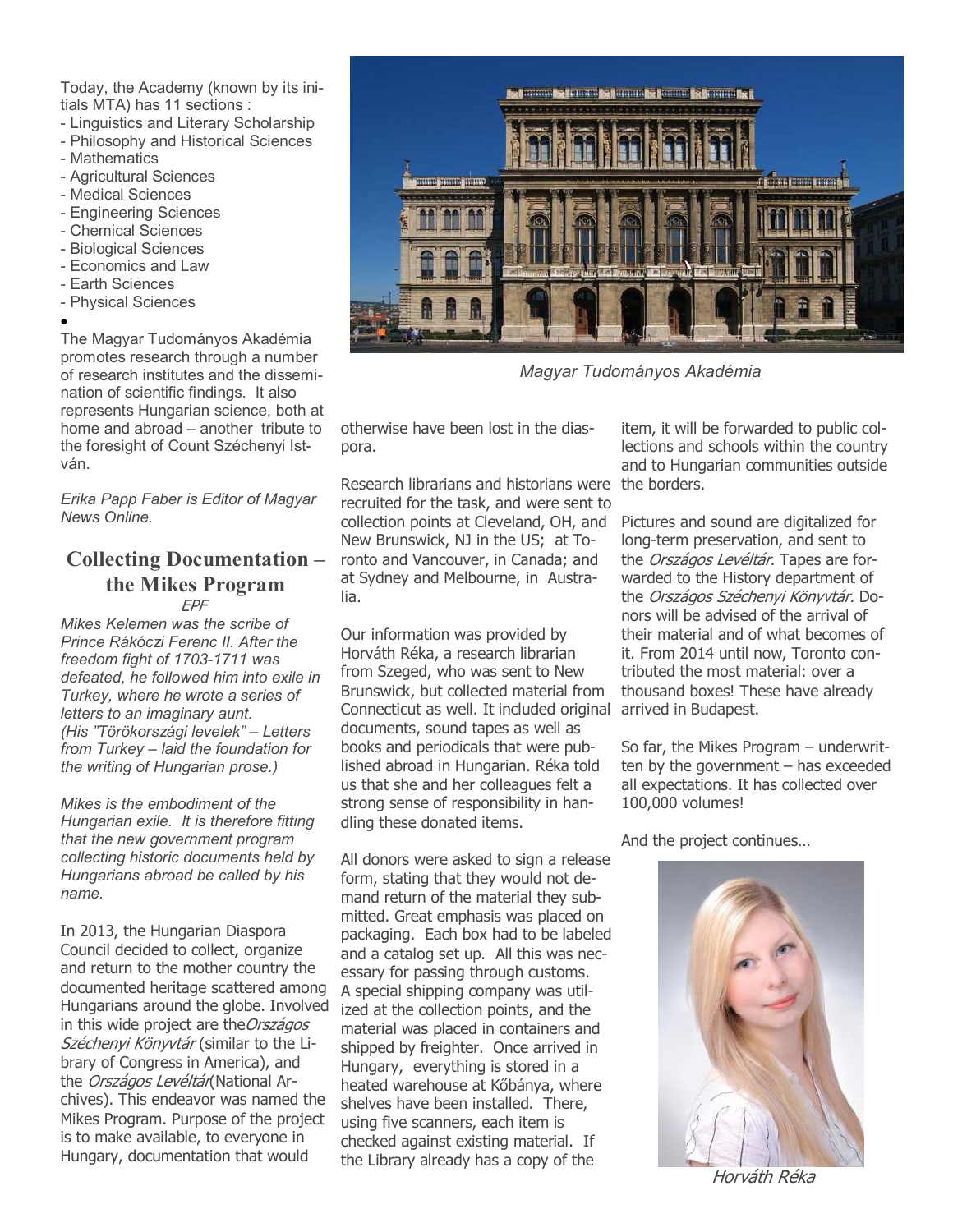## Hungarian Aid for Africa EPF

A Hungarian humanitarian organization extends a helping hand to those in greatest need

Last month – April of 2016 – the African Hungarian Union (Magyar Afrika Társaság) sent its 13th medical mission to Africa, its 4th one to Uganda. Established in 2006, the MAT is a nongovernmental, non-profit organization whose aim is to assist African nations to utilize their own resources in every sphere of life, including health and education, which in the long run will bring about a sustainable process of improvement.

This year's Uganda mission aimed to establish a health center in a town 60 kilometers away from a hospital, where people live in great poverty. In that region, there are only 10 doctors for every one million people, and very often people die from a lack of care for even minor injuries and easily treatable infections.

Three Hungarian doctors – Bagdi Zita, Kapi Zsófia and Gáspár Attila – went to a primary school to treat festering injuries, malaria, skin infections and to diagnose asthma and heart disease.

In addition to their medical expertise, the team also brought balls and puzzles to children who have never had toys before and pencils and school bags because youngsters are eager to attend school. Most appreciated, however, was the corn flour, sugar and rice.

In addition to Uganda, the African Hungarian Union has sent volunteers to Angola, the Democratic Republic of the Congo, Ethiopia, Guinea, Kenya, Madagascar, Mali, Mauritania and Moroccco in the past. Since 2009, several dozen doctors have volunteered their time and expertise for its humanitarian missions. Other projects have included supporting schools and student programs in Mali, Ethiopia, Madagascar and Uganda; helping a day nursery in Mali; a self-help program for unwed mothers in Uganda, and providing refugee aid in Kenya.

A number of celebrities have joined in the work of the regular members and volunteers of the African Hungarian Union. In Hungary, the organization sponsors radio programs focusing on Africa, publishes periodic newsletters and popularizes cultural projects. It is linked to the annual Africa Summit Conference which in 2014 was already organized on a regional East-Central European basis. It is a regular participant in the annual Budapest-Bamako Rally, an 8,000 km car race starting in Hungary and ending in the capital of Mali. It is also a supporter of the Inter Afrika FC, a Budapest soccer club made up entirely of Africans. It also supported the Torday—Kongó Expedició in 2009, the Magyar László Expedició of 2012 and the Nagy Afrikai Expedició of 2013.



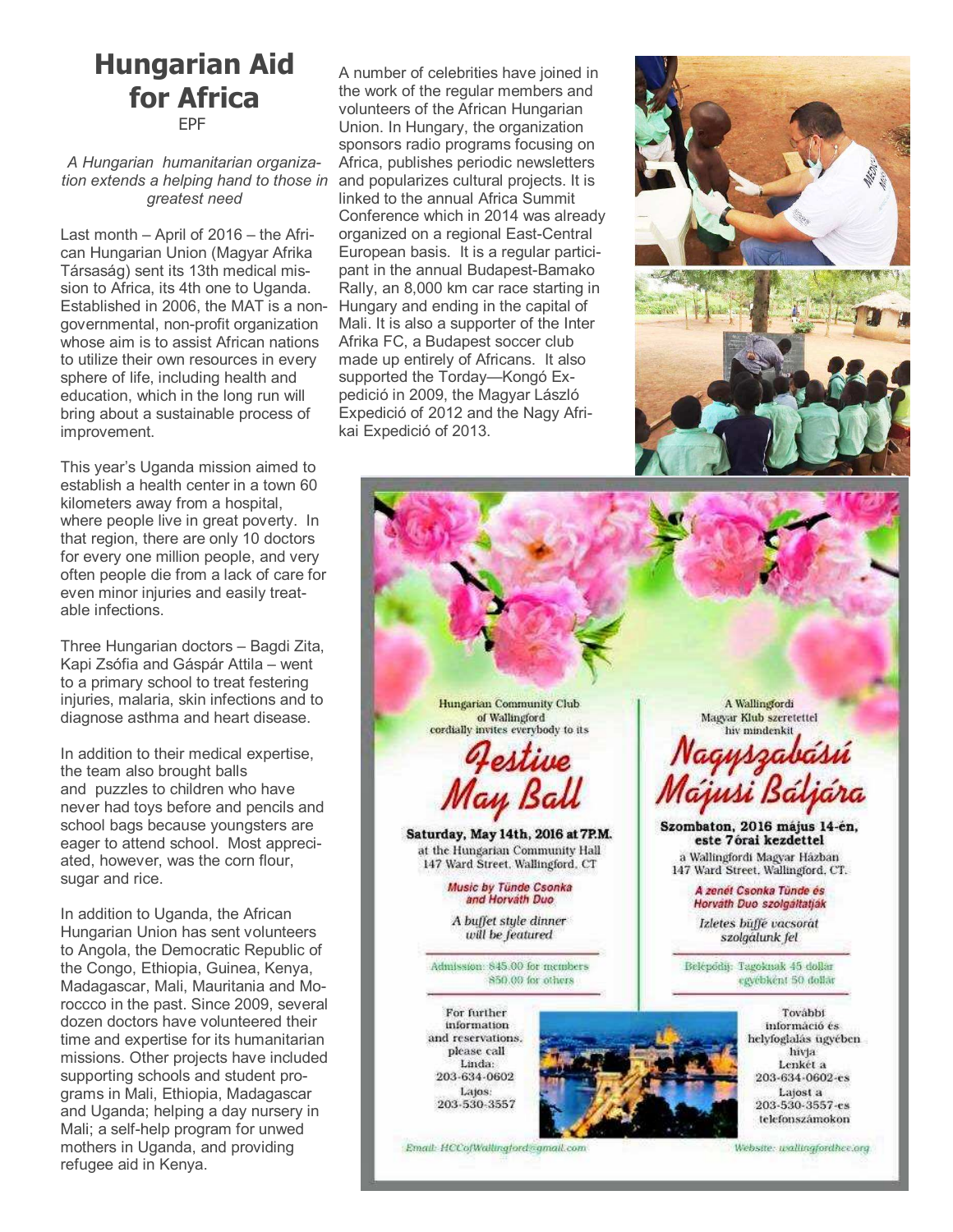# Robert Capa

(October 22, 1913 – May 25, 1954) Charles Bálintitt Jr.

If you are old enough to remember the Indochina war of the early 1950's, you probably saw his photographs in Life magazine at the time. Learn more about the man who was perhaps the most famous war photographer.

He was born Endre (or André) Friedmann in Budapest, Austria-Hungary. In 1931, at the age of 18, he was arrested and beaten by the secret police for radical political activity while protesting against the Horthy Miklós regime with a group of other Socialists. Thanks to the influence of a family friend, he was quickly released and was either asked to leave the country or decided to do so on his own because of the political climate, which differed greatly from his own views.

While still only 18, he left Budapest and, after brief stops in Vienna and Prague, he settled in Berlin, where he found a job as a photographer, even though he had originally planned on being a writer. He had even studied journalism there, but he soon fell in love with photography and it became his career. He stayed in Berlin until 1933 when, due to the rise of the Nazi party, he relocated to Paris. This is where he met another refugee from the Nazis, Gerda Pohorylle, who then changed her name to Gerda Taró. He soon changed his name to Robert Capa, and together they created his persona as a famous American photographer. He chose the name Capa because it sounded American (similar to the renowned director Frank Capra) and his nickname in school had been "shark" or "cápa" in Hungarian.

Now his girlfriend, Gerda Taró, accompanied him to Spain. Here he truly became world famous as a war photographer for his "Falling Soldier" photo during his coverage of the Spanish Civil War in 1936. However, there is still controversy today over the authenticity of this photo. There



were those who later claimed that the photo was staged, although he has had his defenders as well; such as his biographer, Richard Whelan.

He apparently was engaged to Gerda Taró, when she died tragically at the age of 26 in Spain. He had taught her the art of photography and while she was working for Ce Soir, a leftist French newspaper, to get a better photo, she hopped on to the footboard of a car that was transporting wounded soldiers, which was then hit by a tank. She was actually run over by the tank and died a short time later at the hospital, becoming the first female correspondent to die in battle. Six days later, on August  $1<sup>st</sup>$ , which would have been her  $27<sup>th</sup>$  birthday, she was given a majestic funeral in Paris by the French Communist Party and buried at Père-Lachaise Cemetery. Capa was away in Paris for a few days at the time of her death, and was apparently so stunned by her sudden death that he never married, although he did have a number of affairs, including one with the famous actress, Ingrid Bergman; which lasted for about a year beginning at the end of WW II.

He was known for going in the trenches with the soldiers and would go on to photograph 4 more wars: The Second Sino-Japanese War, World War II in Europe, the 1948 Arab-Israeli War and the First Indochina

War. For his craft he wanted to be where the action was. He said, "If your pictures aren't good enough, you aren't close enough." His closeness to the action redefined wartime photo journalism. He was there at Normandy with the US troops on D-Day. But unfortunately only 11 of his 106 photographs, known as the "Magnificent Eleven", have survived because of an accident in a London darkroom due to tremendous pressure to get the pictures to press very quickly for Life Magazine.

He became close friends with Ernest Hemingway during the Spanish Civil War and they worked together at other times, including during the liberation of Paris in WW II. He also accompanied his friend John Steinbeck to the Soviet Union for 6 weeks in 1947, resulting in the book: "A Russian Journal". This was indeed an eventful year for him. In the same year he co-founded Magnum Photos in Paris, the first cooperative agency for managing the photographs of freelance photographers. His own book, "Slightly Out of Focus" was also published that year. In the following year he toured the new state of Israel in its infancy. His photographs then became part of Irwin Shaw's book: "Report on Israel".

He actually came up with the term "Generation X", which came to refer to the generation after the Baby Boomers, those born in the 1960's and 1970's. When he was working on a picture project in 1953, he described the young adults growing up after WW II: "We named this unknown generation, The Generation X, and even in our first enthusiasm we realized that we had something far bigger than our talents and pockets could cope with."

In 1954, he was asked by Life Magazine to cover the First Indochina War. Even though he had previously decided to end his career as a wartime photographer, he agreed to do it anyway. It was here that he met his tragic end at the young age of 40. While riding with some troops that came under fire, he decided to jump out of his jeep and run ahead to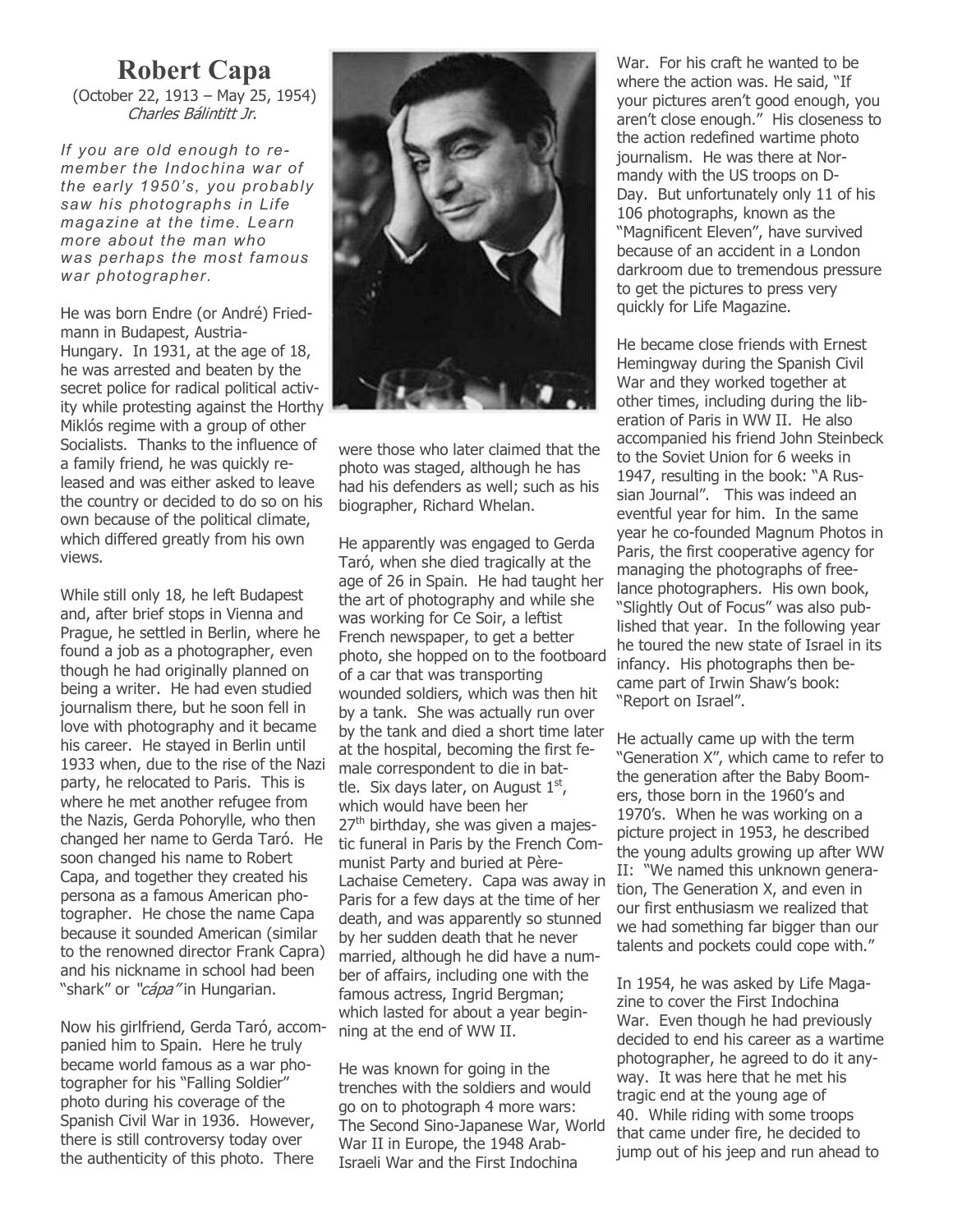get some better photos. Unfortunately he stepped on a landmine, which blew off his leg and imbedded a lot of shrapnel in his body. He was taken to a nearby field hospital, but was pronounced dead on arrival.

In 1955, the Overseas Press Club of America established the Robert Capa Gold Medal, which is awarded each year for the "best published photographic reporting from abroad requiring exceptional courage and enterprise."

It often happens with reporters even to this day, that while finding themselves in combat situations, they somehow feel that they are immune to the same dangers that the soldiers are facing. They seem to view war from behind their own lens, as if in another place, maybe not realizing at the time that they are in the middle of the same battle they are recording. This has resulted in the capture, injury or death of numerous other journalists over the years.

Robert Capa, who died 62 years ago this month, was honored with a stamp in the fall of 2013 on the occasion of the 100<sup>th</sup> anniversary of his birth. Whether you agree or disagree with his political views, you have to admit that he was at the top of his field. He was very talented indeed, but as he himself said: "It's not enough to have talent; you also have to be Hungarian."

(This is only a small excerpt of an amazing life. For further reading, the following are available at Amazon: Robert Capa: A Biography, by Richard Whelan, New York: Alfred A. Knopf, 1985; London: Faber & Faber, 1985. Paperback edition published 1994 by University of Nebraska Press, 1994. Robert Capa's book "Slightly Out of Focus" is also available among others.)



Robert Capa - war photographer, The Falling Soldier, D-Day landings Omaha Beach, june 6 - 1944, Robert Capa monument - Bayeux France, Commemorative stamp - 2013

Charles Bálintitt Jr. is a working Customs Broker in Lawrence, NY and a member of the Magyar News Online Editorial Board.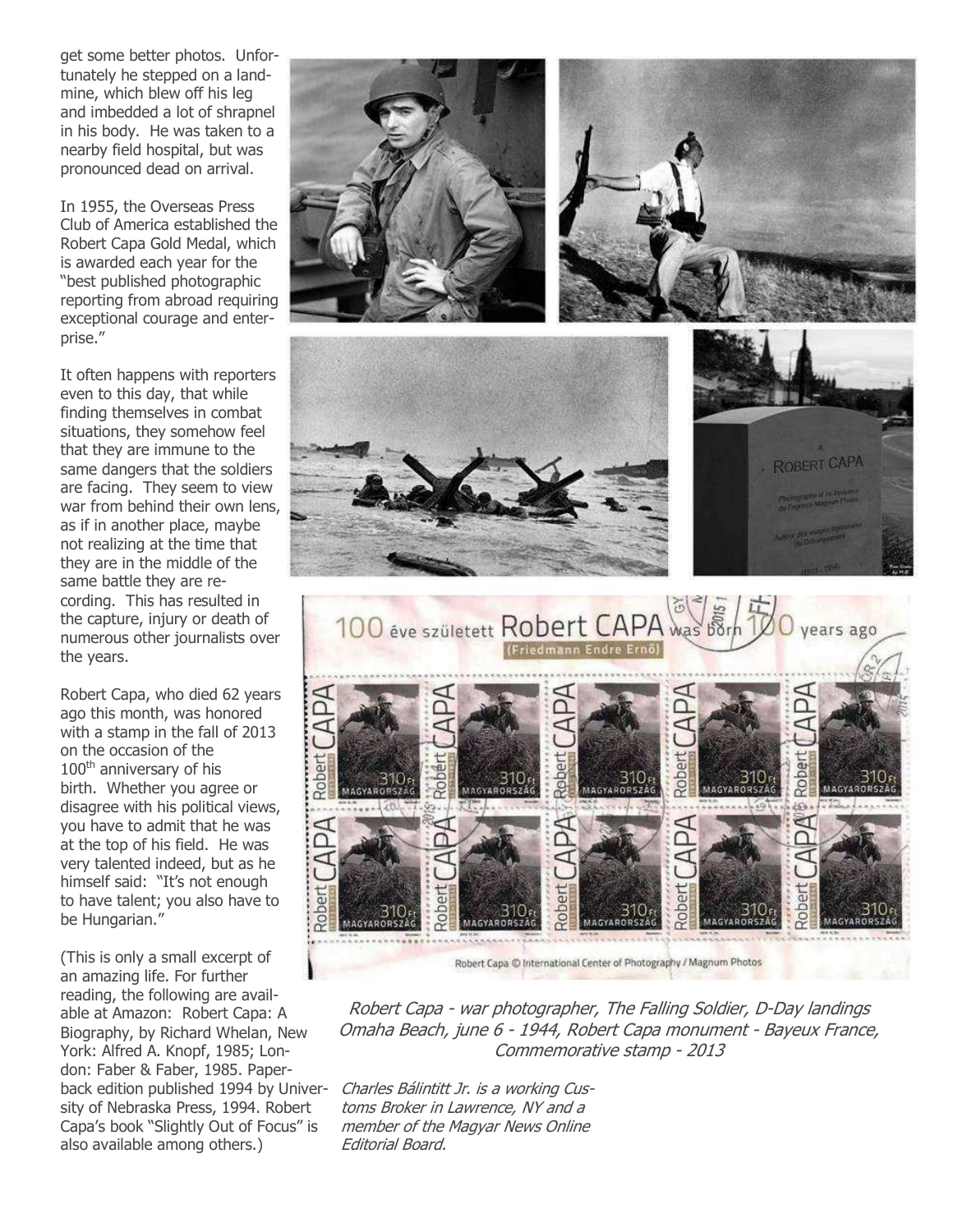## Happy Anniversary, "Kis földalatti"!

Karolina Tima Szabo

This month, we celebrate the 120<sup>th</sup> anniversary of the Little Underground of Budapest. Here is its story.

The Budapest "Kis földalatti" (Little Underground), 1<sup>st</sup> on the Continent and the second oldest railway in the world, will celebrate its 120<sup>th</sup> anniversary. It opened on May  $2^{nd}$ , 1896, the 1000<sup>th</sup> anniversary of the Conquest, and was mainland Europe's first electrically operated underground railway (Great Britain's was coal operated). Its length was 3,688m, from today's Vörösmarty Tér to Városliget (City Park), under Andrássy út. Plans were created by the German firm of Siemens & Halske AG, and the ground and cement work was done by Wünsch Róbert and Company. It took less than two years to build, and was "cut and cover", which means it was totally built from the surface.

A millennium celebration was planned at Város-

liget. Transporting passengers on the omnibus would have been complicated. Mór Balázs, manager of an electrical railway company, came up with the idea of an underground rail. Time was of the essence; the actual work started even before permits were issued. It took only 20 months to complete.

The cars were built by the Schlick (German) company out of metal and wood. The floors were like mud racks. The cars had one door and were operated by the conductor. The cabin's left side was for smoking men, the right side for ladies. Car #20 was built for the elite: it had a decorative interior and Belgian beveled glass windows, fit for a

king. The cars were built to accommodate the low ceiling of the tunnel, in a so-called swan shape.

Emperor Franz Joseph, who was in Hungary at the time, traveled on the rail on May 8<sup>th</sup>, from Vörösmarty Tér to the Zoo station. It became the offi-



Line under construction on Andrássy út at Városliget; Andrássy út with the Millennium Underground (1896) ; Kiosk at Városliget

cial opening date, and he graciously permitted the use of his name – so it became Ferenc József Földalatti Villamos Vasút, Rt.

Kiosks were built above the stations. The Deák Tér station kiosk was built in Secession style, with a cupola. Roofs were made out of tin, the inside walls were covered with tiles made by the Zsolnay factory. Other stations were less elaborate.

> At the time, it was 3.7 km long (it is now 1 km longer) and carried 35,000 people a day. (Currently, it carries over 100,000 on a workday.)

For the 120<sup>th</sup> anniversary, a 200-page limited edition commemorative booklet will be published, with documents and photos not seen before. (It will not be for sale.)

Since 2002, the Kis földalatti and the total length of the Andrássy út is a World Heritage site.

Something to be proud of!

Karolina Tima Szabo is a retired Systems Analyst of the Connecticut Post newspaper and Webmaster of Magyar News Online. She is the proud grandmother of two.

## Magyar News Online

242 Kings Hwy Cut-off Fairfield, CT 06824 www.magyarnews.org

Editor: Erika Papp Faber Founder, Editor and Publisher Emeritus: Joseph F. Balogh Editorial Board: Olga Vallay Szokolay Éva Wajda Charles Bálintitt Eliz Kakas, Judith Paolini Paul Soos, Joseph Ull Webmaster: Karolina Szabo Assistant Webmaster: Zsuzsa Lengyel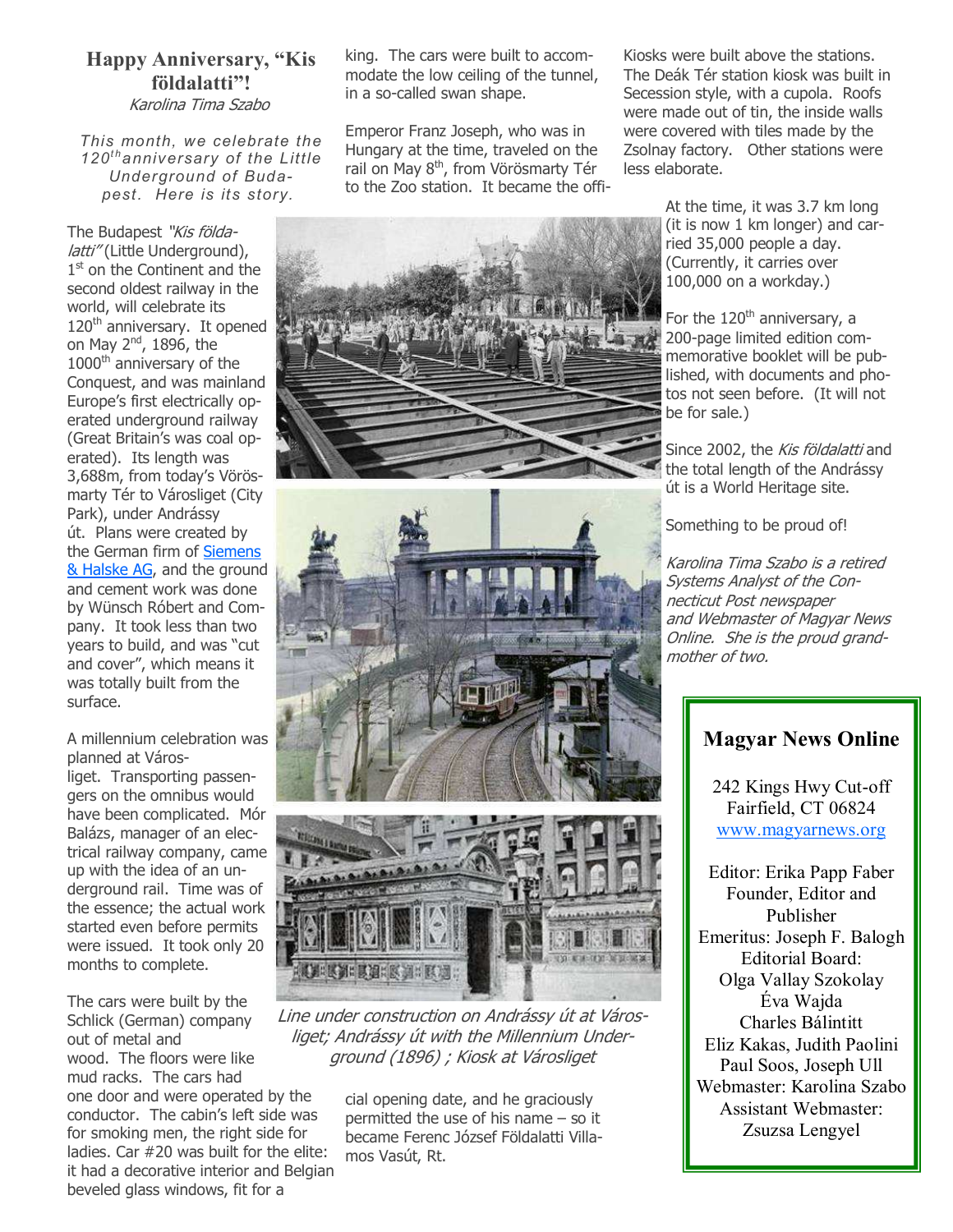# Hungarian Agronomist in Constantinople – Part I

Dr. Karátsonÿ Géza

Here we begin the reminiscences of agronomist dr. Karátsonÿ Géza who had the opportunity to get a unique look at early World War I behindthe-scenes machinations in Constantinople and a glimpse of Turkish farming of the time.

I owe it to my father's foresight that he made me study German at the early age of 7. I attended school in Beszterce (Transylvania) for 5 years, and learned to speak German perfectly. During my college years, I studied French and English with great zeal. In three months I also learned Italian, having learned Romanian in my little Transylvanian village. I attended university lectures for a semester each in Berlin, at the Sorbonne in Paris and in London, trying to befriend only German, French and British students. With them I corresponded frequently even later, which helped me to retain my knowledge of languages. After completing my studies at the Agricultural Academy, I traveled through Europe for another year and a half, even taking a look at America for three months. I renewed my friendship with many friends from the university.

At the end of 1913, the Turkish government asked the Hungarian government for a Frenchspeaking, unmarried, practical agronomist for the directorship of the Academy of Agriculture in Constantinople. The Hungarian government chose me, and I accepted. I got there in the spring of 1914, just in time to get to Egypt before the war, to audit and liquidate (not in the Bolshevik sense!) the embezzling managers of the khedive's (the Turkish viceroy of Egypt) sister's estates.

In Constantinople, I associated with an extraordinarily interesting Hungarian circle. The Ambassador, Marquis Pallavicini János had an English title was simply "deckmantli" (cloak or mask). Actually, in his hands converged all the threads of the Monarchy's spy system, from Vienna to Athens, Sophia, Bukarest and Istanbul. He was clear-thinking, honest, Hungarian through and through. The Ambassador was a tremendously



dr. Karátsonÿ Géza

influential person, with unlimited control over the affairs of the approximately one million Austro-Hungarian subjects living there, but he did nothing in the way of foreign affairs without consulting B. A.

I had been friends with B.A. back in Budapest, Vienna and Paris, and when I got to Constantinople, I spent all my weekends with him at his apartment in Pera. In return, he would come to see me at the Academy on the shores of the Sea of Mar-Marica of the flashing eyes and her mara for the hot summer days. He informed me of all "underground" operations. When World War I broke out, it was a matter of life and death that Greece, which had a mili-

wife. The Press Attaché was B.A. His the time that the only way to prevent tary alliance with Serbia, should not go to war against us. It seemed at them was to break their single railroad connection with Serbia. So the following weekend I found at B. A.'s apartment three

> grim "komitácsi" (anti-Turkish Macedonian rebels) under the leadership of a fanatic Macedonian woman named Maria Koja. They had been found in Bulgaria by a childhood buddy of B.A., named S. D., then a professor of the Eastern Academy of Pest, and an intimate of King Ferdinand I of Bulgaria. This gentleman, with his unimaginably keen scent, had somehow already insinuated himself into the entourage of the young Ferdinand (who spoke perfect Hungarian) when Ferdinand had gone to Sophia following the fall of Alexander Battenberg (1886) to occupy the princely throne of Bulgaria. Since then, he had made himself so indispensable with his readiness to perform the smallest services, with refined flatteries and the suggestive effects of officiousness, that Ferdinand entrusted him with all his confidential affairs in Hungary. When visiting his enormous estates in Gömör County that he had inherited from his mother, Princess Koháry, he always took S.D. along with him... I myself saw several of his Hungarianlanguage telegrams addressed to S.D., with the signature "Murányi" (Rimamurányi). The king spoke with S.D. in Hungarian, mostly so the foreign gentlemen in his entourage would not understand what he was saying…

As a result of the conversation with companions, the only railroad bridge over the Vardár River was blown up a week later. It is a historical fact that the neutrality of Greece depended on this – whether it was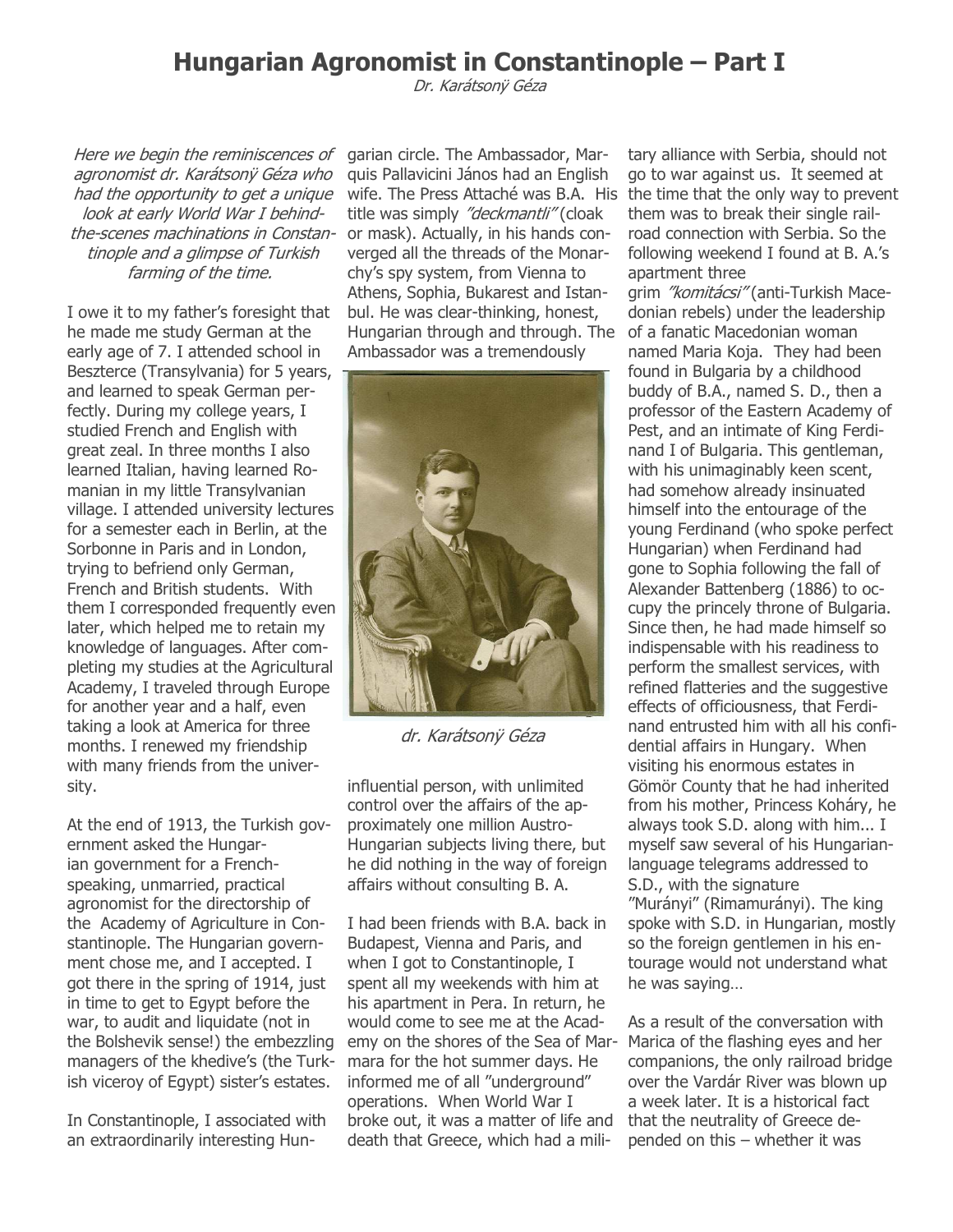merely an excuse or not... at any rate, the fact that the expected help did not materialize seriously affected the Serbs.

On the day of Turkey's entry into the war (October 29th, 1914), the general headquarters was installed in the building of our agricultural academy, which for me meant that I was deprived of my original assignment.

At my request, my very understanding cabinet minister, Ahmed Nessini Bey accepted my suggestion that, by the end of the war, I would travel throughout the large  $-$  at the time  $-$ Turkish empire, from Adrianople to Baghdad, and from Smyrna to Erzerum or Trebizond. I did this in the next three years, mostly on horseback, accompanied by a small caravan. I slept on the ruins of Palmyra and ate of Bassora's fabulous dates. I enjoyed the fiery wines of Smyrna and delighted in the hazelnut forests of Trebizond.

I noted with amazement the simple village Turk's outstanding familiarity with races, and their touching attachment to Hungarians. I was flabbergasted to see in what a fleeced condition of poverty the peasantry lived, having borne singlehandedly and for 600 years the financial burdens of the *dományi Egyetem in Kolozsvár. He* wars waged by the glorious sultans and the debauched ruling class in shining Istanbul. Having been born in a village and having farmed there, I was appalled to see that the hard work of farming in the villages was done exclusively by the weak women, while at home the men cooked, did laundry, cared for the children so that *by the County of Baranya, Hungary,* in the evening they might go to the ubiquitous coffee houses and there tell each other about their wartime

Friends who had been to Europe explained that the village Turk is not a farming peasant but a warrior, a soldier who, when there does not happen to be a war, looks after the

household at home... The hairraisingly tyrranous government requisitioned – in exchange for a receipt – all his crops, livestock, tools, leaving payment to the almighty Allah…

Consequently, his wives, yoked to the wooden plow, scratched out of the ground only as much wheat and barley as was necessary to stave off starvation. Laying the sheaves on the tamped-down and swept ground, the sheaves were threshed by means of a wooden sled laden with rocks and drawn by manpower (womanpower?), and the sifting was left to the wind as they threw the grain up into the air. The broken straw was carefully put into sacks, because it was the only fodder their unfortunate calf-sized little cows got during the winter. The threshed grain was put into stone jars and was carefully buried in the ground, making sure that its surface did not differ from the ground around it, lest some stray requisitioning committee find the life-giving crop.

#### to be continued

experiences until the late night hours. *tained a diploma from the Academy* Dr. Géza Karátsonÿ (1883 – 1957) was born in Transylvania and received a doctorate in Political Science and Law from the Ferenc József Tualso obtained a degree from the Academy of Agriculture. He became Director of the newly established Agricultural Academy in Constantinople, traveled on horseback throughout the Turkish Empire, visited Egypt, was a member of the WW I Peace Commission in Paris. Later, he was employed as Advisor and Secretary to the Chamber of Wine and Fruitgrowers Association in Pécs. In 1942, he obof Viticulture in Budapest and left Hungary in November, 1944, emigrating to the US in 1951. He is the father of our Editorial Board member Eva Wajda.

# Kicsi a világ!

Judith Eöry Colby

What a surprise to find the article mentioning Dr. Balázs Somogyi in the April issue of Magyar News Online!

The Somogyi family came to Vancouver early in 1957. There were two brothers and a young sister, who was my sister Uzonka's (Uzi's) age. Mari and Uzi became very good friends, so Uzi was heartbroken when the father, a surgeon, was invited by one of the hospitals in NYC in late 1958. The boys were both older than I, and as I recall, Balázs had started his medical studies in Budapest before the Revolution. We had no idea that he became a doctor in the US, but am not surprised. Uzi and Mari corresponded for a few years, but lost contact.

Another website I found about Balázs mentions that they had been in Vancouver.

Judith Eöry Colby is a cousin of our Editorial Board member Éva Wajda, and lives in North Vancouver, Canada.

# Did you know…

... that the doctor attending the survivors of the Titanic on the Cunard Lines' ship Carpathia was a Hungarian? Lengyel Árpád, born in 1886, became a ship's doctor. This was the time when many Hungarians were emigrating to the US, and an Englishspeaking Hungarian doctor was needed. He was on duty that fateful night of April 15th, 1912 when the Titanic sank, and being the only doctor of the three on board with paramedic experience, was able to succor the 705 survivors who were in shock, frozen to the marrow and some of whom were injured.

It has recently come to light that one of the passengers of the Titanic who did not make it was also Hungarianborn. Leopold Weisz, originally from Veszprém, had moved to England to